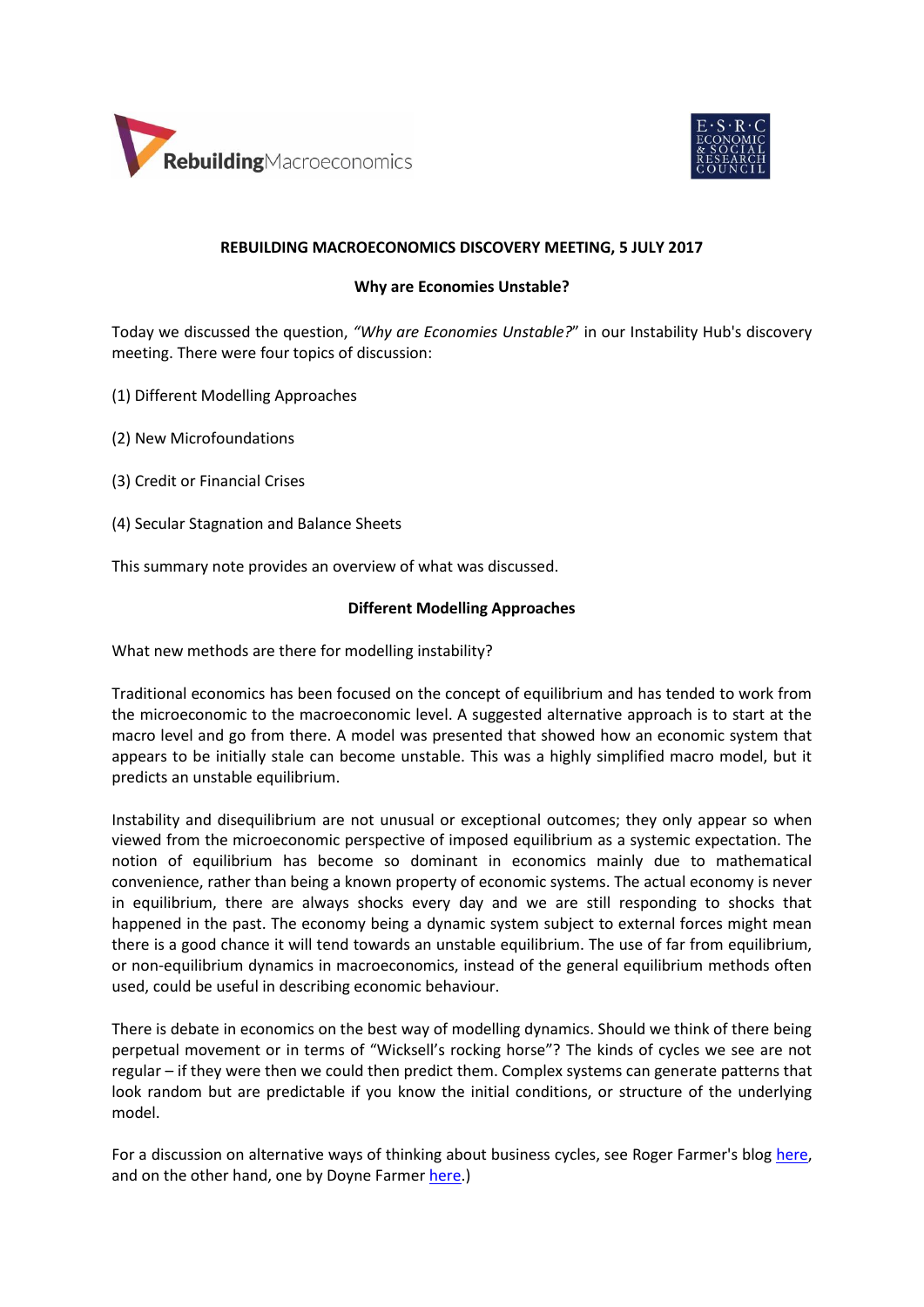One problem with the conventional approach is that the cycles which are observed in real economies are not regular, and recessions are difficult to predict. Complex systems analysis might be able to predict unexpected downturns. The economist William Brock argued in the late twentieth century that non-linear dynamics were not particularly useful. This is because such systems can be tested in the physical sciences since enormous amounts of data for testing can be generated through experiments. In Economics, there are perhaps 300 to 400 time-series observations covering possibly twenty business cycles, and there is not enough data available to distinguish disturbed linear systems from chaotic dynamics. What is missing from current models is an understanding of why economies don't seem to return to a single rest point, and tend to stray from optimal levels for long periods of time. However, it was also mentioned that mainstream economics has produced some valuable ways of thinking about these problems, and should not be entirely rejected.

The ability to predict outcomes from a given data set decreases exponentially in relation to the dimensions on which those data sit. In physics, it can be shown that as systems are driven away from equilibrium as they move to increasingly high levels of chaotic behaviour. Also, that if you move far enough from the equilibrium, even billions of observations will not be enough to provide predictive power. We have too few data points in economics to distinguish deterministic chaotic dynamics from stochastic behaviour.

One way of viewing this is to think of the economy as sitting on some form of chaotic attractor, on top of five or six dimensions, and that it would be possible to make models that take advantage of this structure. This is an area which is largely unexplored. "Chaotic attractors" are analogous to big bread machines, which cause observed phenomena to separate through time but then to fold back over one another. However, whilst you can write down chaotic models, how can you know if the right model has been structured, and whether it has empirical relevance?

If modelling should begin at the macro level, should we abandon the micro level all together? From a policy perspective, it can be hard to argue consequences of decisions if you omit the micro level. Whether the economy shows unstable chaotic dynamics is a separate question to whether the questions should be addressed from a micro rather than a macro perspective. Most agent-based models are developed at the micro level and then aggregated up to the macro level. It was suggested this work should start at the macro level without having to complete the initial micro stage of the argument.

To better understand complex system dynamics, a better understanding of social groups and how people interact might be needed. From birth there are social relations such as identities, norms and narratives, which all are group phenomena that reflect in micro and macro processes. Models need to connect with social and reflexive behaviour to understand the interactions that drive system dynamics which are chaotic and complex. Introducing the ability for preferences to change over time and describe what drives preference formation may be a fruitful area of research.

Most the dynamics we see come out of the structure of the economy, and these are very difficult to describe in their entirety through one model. Some of the most interesting dynamics are the result of simple behavioural relationships, and so it might be the goal of the modeller to get the structure of a simple model right, rather than develop a model that tries to explain everything at once.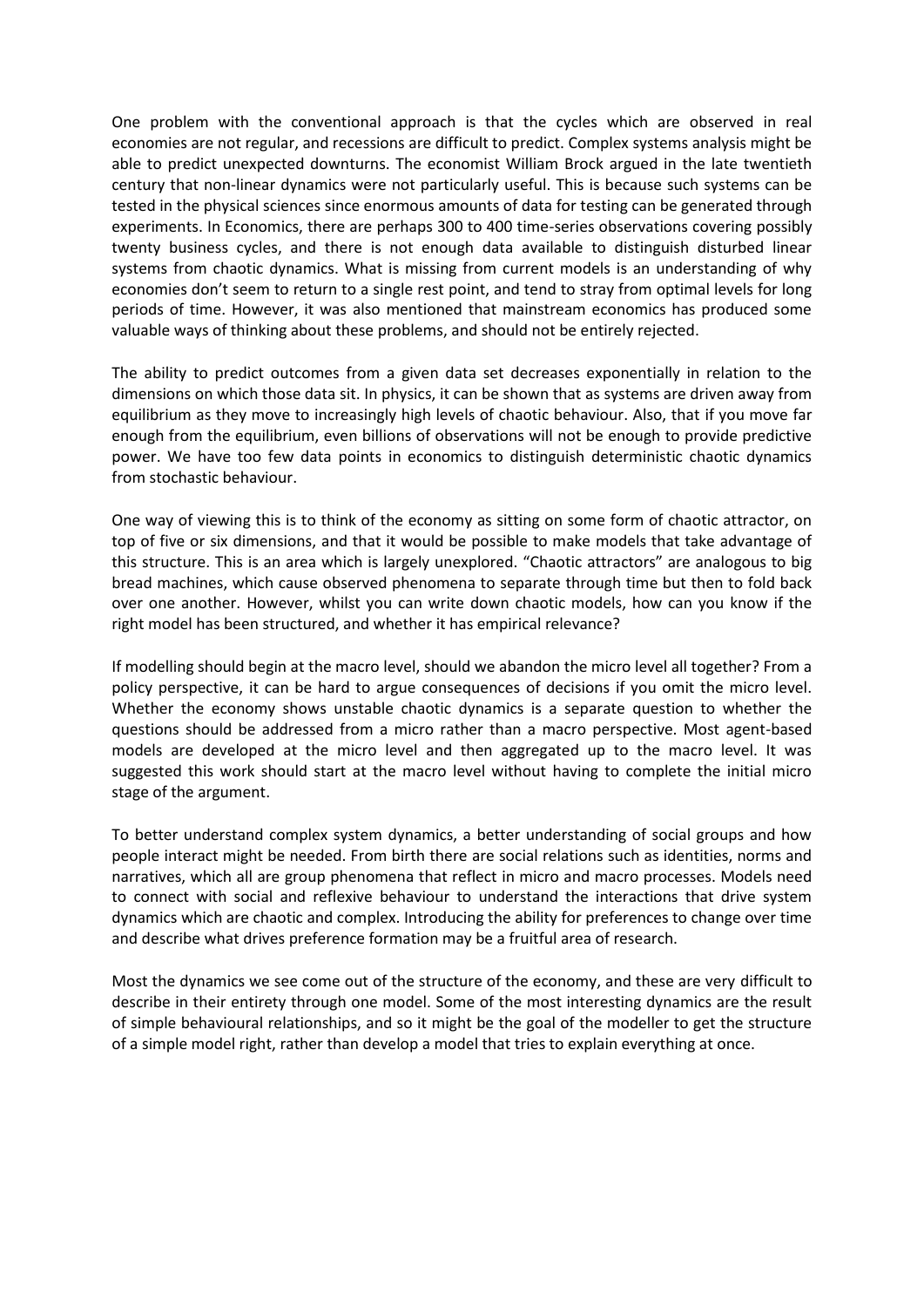### **New Microfoundations**

Whilst there is a great deal the equilibrium models favoured by economists can tell us, a completely different framework may be required to look at economic behaviour without the assumption of equilibrium. Social and psychological sciences provide different perspectives to mainstream economics.

The information we come across in our lives requires interpretation, substantial work in psychology has been directed towards the idea that the world is constructed: that humans make it up. This is a prevailing view in neuroscience, which centres on understanding what brings people to see the world in the ways that they do. If we began to model the ways in which people form the ideas they have, perhaps we get to a deeper way of modelling from microfoundations.

When uncertainty is introduced it becomes harder to form models as there is no clear right or wrong answer to the actions agents make. For example, around Brexit, arguments were being made that were not closely based on the empirical information people had around them – people didn't necessarily know how the outcome would affect them, and also there is the influence of groups on how people voted. When it comes to policy, it may be useful to consider a dynamic approach to collective action.

There could be conflicting scales of value which people hold at the same time. People may behave differently and have different preferences depending on the context they find themselves in. Since the context we are in changes all the time, a model based on the idea of fixed preferences limits our understanding of human behaviour.

A lot of work in social science is based around the comping mechanisms we use to deal with uncertainty. Economics gets around this by categorising uncertainty as risk, but the two are not necessarily identical. If you are unaware of a possible outcome, you cannot place a level of risk on it happening as the occurrence of it never occurred to you. This is along the lines of Herbert Simon's work on computational limitations, who suggested people behave according to adaptive heuristics, or satisficing. This is where people find ways of dealing with a particular situation or circumstance and varies considerably with the situation and tools available.

Another way of thinking about how people deal with uncertainty is by narratives (for a detailed discussion of narratives, see David Tuckett's blog [here\)](https://www.rebuildingmacroeconomics.ac.uk/macroeconomics-human-actors/). This is where people form their own judgements about the world around them by factoring in all sorts of information. These narratives do not have to always be right, they allow for human error, but it is these narratives that form the basis of human behaviour. This is similar to the view of Keynes' animal spirits, as a narrative can be formed on the basis of what we see people around us doing. This is a very general way for explaining how people navigate uncertainty and decide upon their actions that goes much deeper than the current way economics models behaviour.

Optimism is caught in basically the same way as influenza. Once animal spirits are thought to matter, a way of modelling how belief systems operate is needed. Might it be useful to think of a distribution of preferences? This could provide different insights than the standard general equilibrium theory.

The point about narratives is that they are inherently fragile, shifting and unstable, both individually and collectively. Take for instance the Grenfell fire disaster. There was a significant change in regulation in response: this wasn't done from an optimisation problem, but rather because people's attitudes had shifted. Narratives can change very quickly – speculative bubbles such as the dot-com bubble are examples of this group-think mentality. Due to the large differences between the notions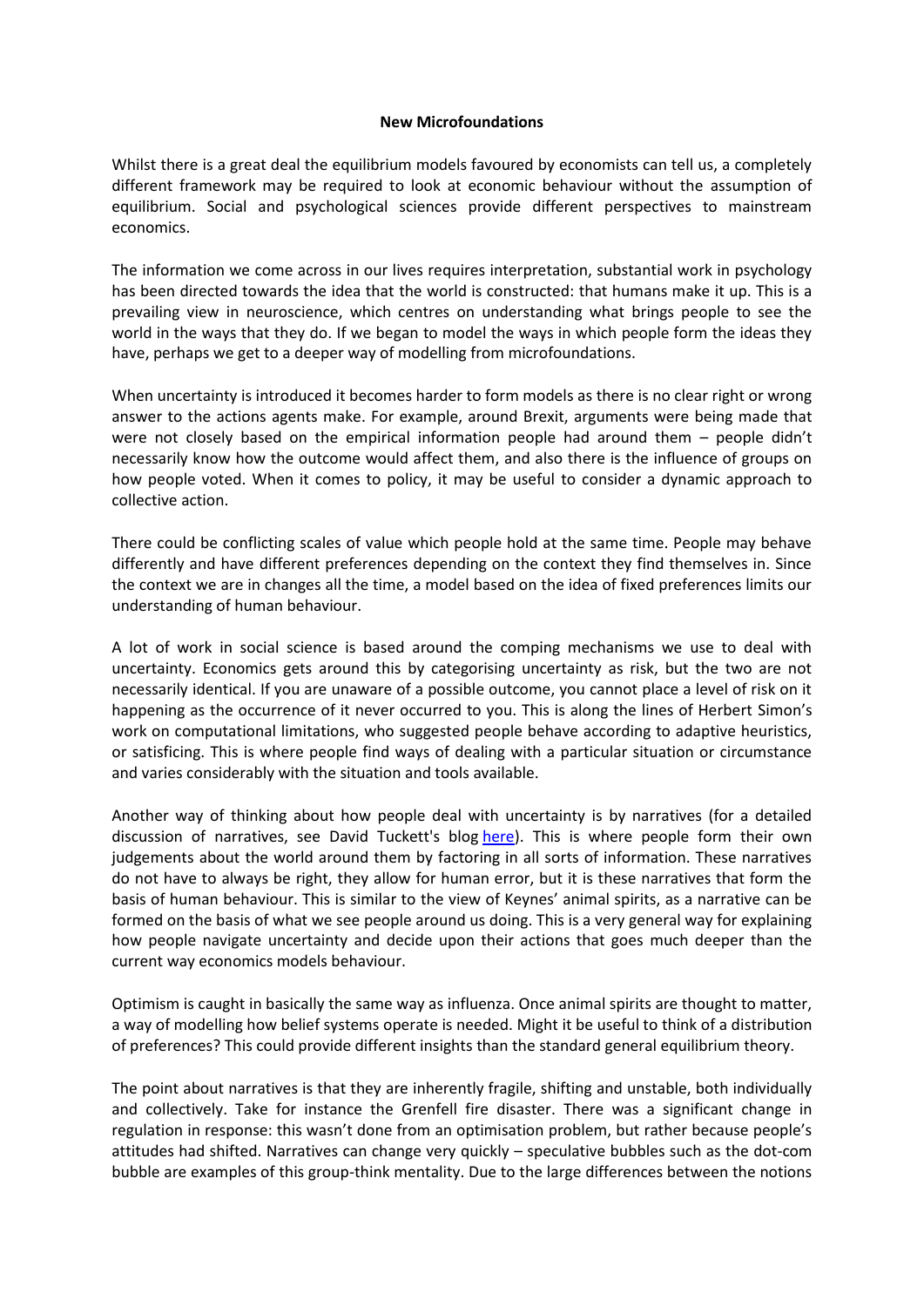of risk and that of uncertainty, perhaps a new effort is needed to focus from the start on the sources of disequilibrium.

The notion of fixed and exogenous preferences of the neoclassical tradition is not realistic. To some extent, this is a version of biological determinism: that our preferences are endowed by nature and that socialisation does not change behaviour. One reason why human beings have been more successful than other primates is because we cooperate. Our ability to cooperate depends on how our preferences evolve together in social groups. Changing preferences is a significant factor for explaining our civilisation and where it is heading.

When a situation is replicated, that is to say, it has happened before, then it is possible to analyse it in terms of risk since some information regarding the outcome is available. However, if it is not replicable then something new is happening, and risk is not relevant. It is important to think of how we deal with non-replicable situations. The human mind deals with uncertainty by focusing on survival, biasing behaviour towards self-preservation.

An implication for policy may be that policy makers are interested in creating contexts that induce people to cooperate how they like, based on the preferences they create. People are vulnerable to forces that seek to shape their preferences and narratives for political or economic ends. One way groups help individuals act in the face of uncertainty is through shared conviction narratives which standardise behaviour. These help form regularities in behaviour which policy makers should take into account by considering the relationships between social settings and preferences. These are all regularities on which policy could be built, and in which complementarities could be found between economic, social, education and employment policies, in achieving policy outcomes which meet human needs.

The meso level (in-between micro and macro) is often ignored, but might be important in understanding how the micro aspects relate to the macro aspects and vice versa. A new institutional economics way of thinking may be useful in understanding how forms of social decision making loopback into society to affect preferences and group behaviour in ways that current analytical models do not describe. Anthropology has made progress in tracking these kinds of unintended effects, and it would be interesting to model these kinds of processes within institutions, and the subsequent impacts on social policy.

This way of thinking would have massive implications for policy making, even in the simplest of models. Policy makers in central banks use models to predict outcomes such as the interest rate as determined by preferences. If we instead focus on how policy makers want to drive outcomes and how the system responds to those initiatives then a very different way of thinking about economics compared to the conventional view would be used.

On the history of narrative models, what distinguishes good narrative models from bad ones is coherence. It is possible to use narrative models to make good predictions. Quick, tidy narratives are often used preferentially to those which require detailed study and are very slow. If we use narratives that are quick but which make no sense, then what is the narrative? Is it post-hoc rationalisation, or is it the driver of decisions? And how do narratives win out?

One way of measuring narratives was taken by a group at UCL by examining published texts on the economy. Having understood that it is the emotion in narratives that are important, you can then use changes in the texts as indicators of shifts in the narratives.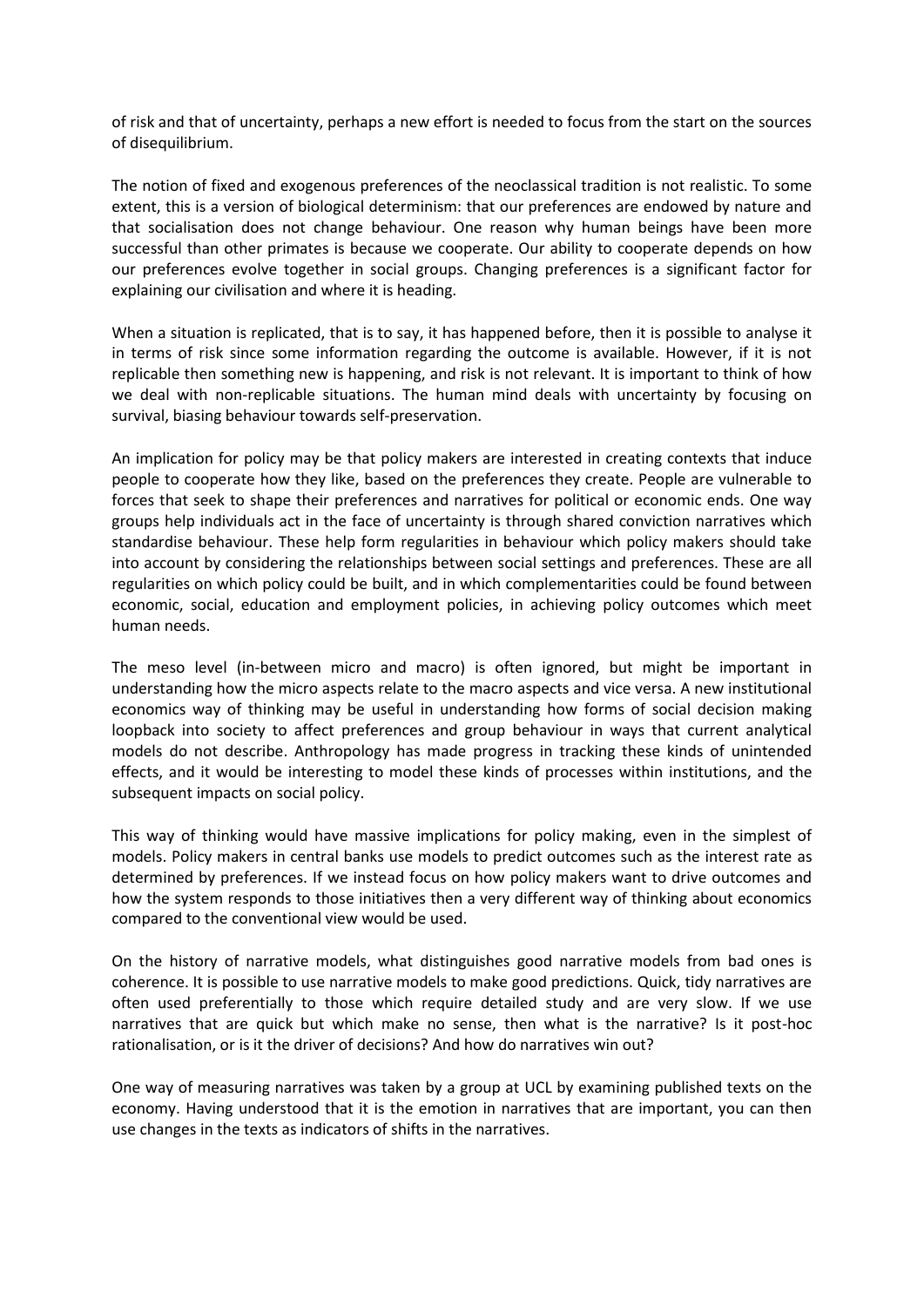## **Credit or Financial Cycles**

This session began by suggesting we divide instability into smaller components such as low/high frequency shocks and policy shocks. Over the few decades leading up to the crisis, the role of credit and finance did not receive the attention it deserved. The crisis clearly highlighted this mistake and refocused people's efforts. We've already had the financial accelerator of Bernanke, Gilchrist, and so on; and in the developing markets, people have been forced to look at balance of payments issues. Currency, balance of payments and financial crises outside the US are often looked at systematically.

It has become common to talk about data as theory, but science is about data, not just introspection. There was a lack of theorising, but there was also a shortage of data. These phenomena were there, and not merely in an analytical box. The hope is that part of the achievement of this project is to have more and better data.

Looking at where there has been progress: on the empirical side, with a decade of effort, seventeen countries can now provide 145 years of data on financial crises. Work has been done on trying to build the balance sheets of banks, going back to the 1870s, and establishing how macroeconomic models would have worked if they had been based on this actual data.

In terms of new theoretical directions at the household, banking and firm level, some interesting new approaches are emerging. Behavioural macroeconomics is being considered by looking at the cognitive biases and misperceptions which people have, in an attempt to move toward more realistic approaches, and invoking transactional rigidities as sources of crises.

Anthropologists have been writing a lot about debt in recent years. They have found that the character of credit changes massively over time. There has been a move away from localised relationships, where people have access to credit through social networks, to the kinds of valuations and credit ratings that characterise the modern western market. It is important to further investigate the causality of credit crises, the qualitative form of credit crises, and the ways in which things change.

There has been one huge change in particular: lending was once two- thirds commercial and is now two-thirds household. In present times, mortgage credit is crucial. This can be graphed as a financial "hockey stick" since World War II – and all of it is now more unstable: banks invest far less in industrial plant, and far more in housing stock. There have been substantial changes in the way that credit is allocated, and the uses of credit history in this process.

It was suggested that norms have been created by those who benefit from credit easing, especially banks. Using advertising and other publicity, they have changed preferences towards credit use, for their gain. In talking about solutions to financial crises, debt is often taken as given; but once it is understood that a lot of debt was created to make money, the question can be asked as to whether token-based money, including digital currencies, would be a preferable approach to debt-based money in terms of managing economic cycles. In the run-up to the financial crises, investment banks continually misrepresented the quality of their products, and yet no-one has gone to prison. The legal profession appears to be lagging behind the complexity of financial products.

It is tempting to go back and fit new ideas into old framework, by seeing finance as a friction. Yet finance accelerates economic transactions. New relationships, based on money being anchored in debt, are not well described in current macroeconomic models. Achieving an understanding of the elasticity of bank-created money is one of the most important current objectives. The plea for data is never-ending and there is a risk of looking for new answers in the same place. Most banking crises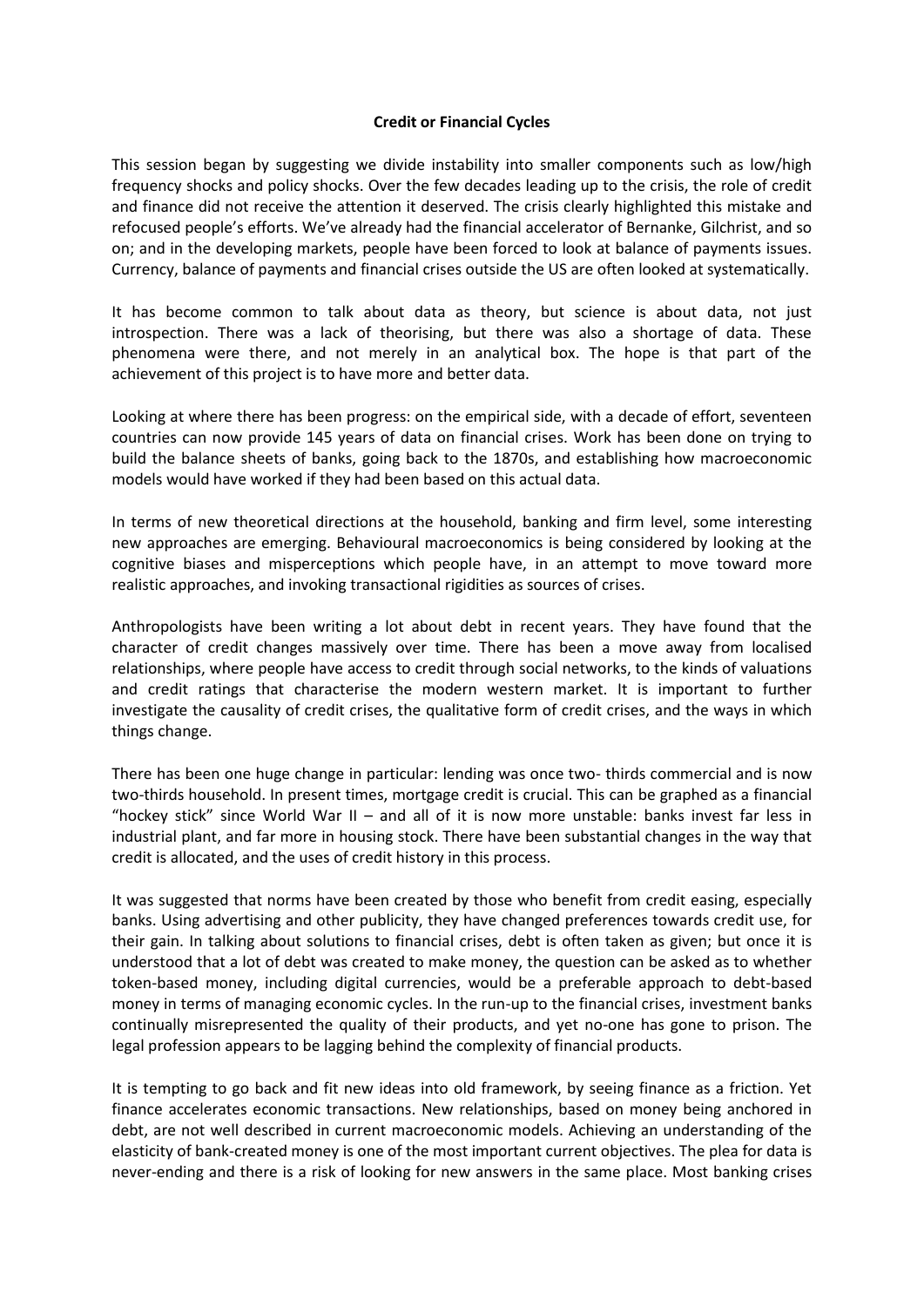start in shadow banking, and then spread into formal banking; but it is harder to obtain data from the shadow sector.

### **Secular Stagnation and Balance Sheets**

Economists sometimes follow false paths for long periods, and then revert rapidly to their previous starting positions. The Wickesellian description of business cycles by Authur Pigou is one such idea economists believed for a long period. The crisis then challenged some people's confidence in this view with a resurgence in Keynes. Pigou differs from Keynes in that Pigou's vision is of a selfstabilizing system, which never moves very far from its rest point, as in the rocking horse analogy. In 1929, following the stock market crash, unemployment went from 3% to 25% in the space of three years, and did not go below 15% for a decade. It is difficult to interpret this as a small deviation from a steady state.

Keynes described what he called animal spirits as a spontaneous drive to optimism on the part of investors, which if lost could see the economy stuck forever at high levels of unemployment. This interpretation of Keynesian economics lasted into the 1950s, but changed in 1955, when Samuelson introduced the idea of the neoclassical synthesis: the economy Keynesian in the short-run, classical in the long-run, and the difference between the two describes price adjustment. At around the same time, Philips published his paper recognising a stable relationship in UK data between unemployment and price inflation and Samuelson saw this as the link between the short run and the long run. However, that stable relationship disappeared shortly afterwards; but it was not removed from macroeconomic models.

The emergence of stagflation was inconsistent with the Philips model, was a blow to the Keynesian economics of the time. We went back to Pigou based ideas with Kydland and Prescott's 1982 paper on Real Business Cycle (RBC) theory. After 1982, other shocks were gradually added into the RBC model, reaching the Smets-Wouters version in 2007. This model is basically a mathematical description of everything in Pigou, at a contrast with Keynesian economics. The 2008 crisis might have had the same effect on the classical model: we need to go back and put the mathematics into Keynes. What we are missing is the idea that we can get stuck, and not temporarily but permanently, in some sub-optimal position away from a steady state. Psychology may be the missing piece of this puzzle.

Despite the mistakes which have clearly been made, there are some good pieces in modern Macroeconomics, including the concept of individual behaviour as a guide to what is and what is not a good intervention. Grounding models in microeconomic theory offers the possibility of explaining why a Treasury or a Central Bank could do something more effectively the private sector.

Heterogeneous agent modelling might be useful to this effect. The biggest role of heterogeneous agents is that trading in financial markets involves not just engagement with those who are alive today, but with people who will be alive in the future. Continuity is provided by government agencies, which can allow interventions that permit individuals to trade with each other across time.

Pigou's book has a strong awareness of the role of credit and it is important to get the role of credit right in constructing a macroeconomic model. Credit represents one half of a relationship, which also includes asset valuation. When assets (such as housing) are valued too highly, then debt increases too fast. Debt changing rapidly tends to be a driver for both asset prices and other macroeconomic indices such as unemployment.